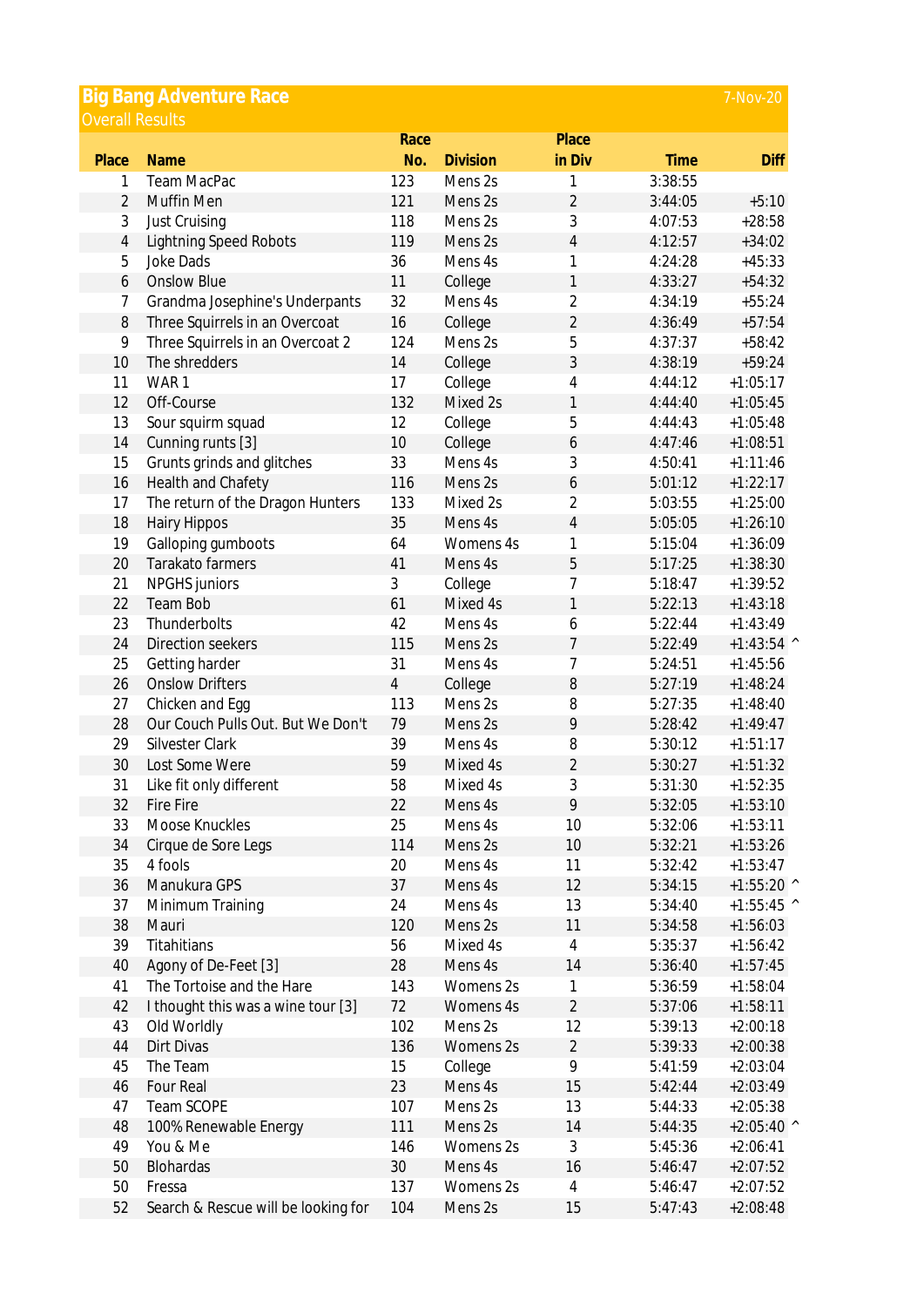| 53  | Nimble Negotiators                       | 54             | Mixed 4s  | 5                | 5:48:52 | $+2:09:57$   |
|-----|------------------------------------------|----------------|-----------|------------------|---------|--------------|
| 54  | Haarlem                                  | 34             | Mens 4s   | 17               | 5:49:15 | $+2:10:20$   |
| 55  | Coll Kids                                | 1              | College   | 10               | 5:51:06 | $+2:12:11$   |
| 56  | Third time lucky?                        | 144            | Womens 2s | 5                | 5:54:29 | $+2:15:34$   |
| 57  | The Most Amazing Team                    | 68             | Womens 4s | 3                | 5:55:08 | $+2:16:13$   |
| 58  | The binnie saved us                      | 73             | Womens 4s | $\overline{4}$   | 5:55:46 | $+2:16:51$   |
| 59  | Anothr year - another team name (3) 21   |                | Mens 4s   | 18               | 5:57:28 | $+2:18:33$   |
| 60  | Mangatainoka Magic                       | 126            | Mixed 2s  | 3                | 5:57:57 | $+2:19:02$   |
| 61  | The Social distancing team               | 7              | College   | 11               | 5:58:48 | $+2:19:53$   |
| 62  | We've got this!                          | 109            | Mens 2s   | 16               | 5:58:59 | $+2:20:04$ ^ |
| 63  | Wherethefugarwe                          | 70             | Womens 4s | 5                | 5:59:20 | $+2:20:25$   |
| 64  | Here we go again                         | 51             | Mixed 4s  | $\boldsymbol{6}$ | 6:00:41 | $+2:21:46$   |
| 65  | The Silly Squirts                        | 55             | Mixed 4s  | 7                | 6:01:03 | $+2:22:08$   |
| 66  | 2 Mad Mums                               | 134            | Womens 2s | 6                | 6:10:22 | $+2:31:27$   |
| 67  | Streamlined                              | 140            | Womens 2s | $\overline{7}$   | 6:11:28 | $+2:32:33$   |
| 68  | "Gus Did you do this?"                   | 110            | Mens 2s   | 17               | 6:13:20 | $+2:34:25$   |
| 69  | <b>Band Of Brothers</b>                  | 29             | Mens 4s   | 19               | 6:15:50 | $+2:36:55$   |
| 70  | Team name here                           | 106            | Mens 2s   | 18               | 6:16:13 | $+2:37:18$   |
| 71  | They ran out of quarantine               | 108            | Mens 2s   | 19               | 6:17:11 | $+2:38:16$   |
| 72  | New Worldly                              | 53             | Mixed 4s  | 8                | 6:17:23 | $+2:38:28$   |
| 73  | Oompa Loompa                             | 5              | College   | 12               | 6:17:47 | $+2:38:52$   |
| 74  | Vaginamite                               | 141            | Womens 2s | $\, 8$           | 6:21:11 | $+2:42:16$   |
| 75  | <b>Millenials</b>                        | 127            | Mixed 2s  | $\overline{4}$   | 6:21:14 | $+2:42:19$   |
| 76  | weapons of mass destruction              | 9              | College   | 13               | 6:23:59 | $+2:45:04$   |
| 77  | Scrambled Legs                           | 38             | Mens 4s   | 20               | 6:25:13 | $+2:46:18$ * |
| 78  | Big kids on the loose                    | 45             | Mixed 4s  | 9                | 6:29:36 | $+2:50:41$   |
| 79  | <b>Wasted Potential</b>                  | 8              | College   | 14               | 6:30:16 | $+2:51:21$   |
| 80  | <b>Straight Lines &amp; Spreadsheets</b> | 105            | Mens 2s   | 20               | 6:32:48 | $+2:53:53$   |
| 81  | Family first                             | 49             | Mixed 4s  | 10               | 6:35:46 | $+2:56:51$   |
| 82  | A calamari slender jerk minor            | 44             | Mixed 4s  | 11               | 6:36:14 | $+2:57:19$   |
| 83  | Raro Revival                             | 60             | Mixed 4s  | 12               | 6:37:06 | $+2:58:11$   |
| 84  | Loose Stragglers                         | 125            | Mixed 2s  | $\sqrt{5}$       | 6:42:34 | $+3:03:39$   |
| 85  | <b>R&amp;A</b>                           | 128            | Mixed 2s  | 6                | 6:47:15 | $+3:08:20$ ^ |
| 86  | Misère                                   | 131            | Mixed 2s  | 7                | 6:51:03 | $+3:12:08$ * |
| 87  | <b>Twisted Sisters</b>                   | 145            | Womens 2s | Q                | 6:54:35 | $+3:15:40$   |
| 88  | Peka Peka Princesses                     | 65             | Womens 4s | 6                | 6:56:20 | $+3:17:25$   |
| 89  | Enter Now Train Later                    | 48             | Mixed 4s  | 13               | 6:57:22 | $+3:18:27$   |
| 90  | <b>Hardly Trying</b>                     | 50             | Mixed 4s  | 14               | 6:58:57 | $+3:20:02$   |
| 91  | Roger roger                              | 66             | Womens 4s | 7                | 7:04:19 | $+3:25:24$   |
| 92  | Undercooked                              | 57             | Mixed 4s  | 15               | 7:07:49 | $+3:28:54$ * |
| 93  | Reilly Uncomfortable                     | 122            | Mens 2s   | 21               | 7:10:55 | $+3:32:00$   |
| 94  | Ginger ninjas                            | 101            | Mens 2s   | 22               | 7:13:50 | $+3:34:55$   |
| 95  | <b>Battlers</b>                          | 135            | Womens 2s | 10               | 7:16:07 | $+3:37:12$ # |
| 96  | I Said LEFT! (3)                         | 52             | Mixed 4s  | 16               | 7:19:56 | $+3:41:01$ ^ |
| 97  | Ten yams and fingers                     | 129            | Mixed 2s  | 8                | 7:20:48 | $+3:41:53$   |
| 98  | Unfit and Underdone                      | 27             | Mens 4s   | 21               | 7:23:47 | $+3:44:52$ ^ |
| 99  | Unfit & a Princess                       | 130            | Mixed 2s  | 9                | 7:27:52 | $+3:48:57$   |
| 100 | Coming in first place                    | 47             | Mixed 4s  | 17               | 7:30:15 | $+3:51:20$   |
| 101 | Rusty beavers                            | 67             | Womens 4s | 8                | 7:40:26 | $+4:01:31$ ^ |
| 102 | Straight off the couch                   | 26             | Mens 4s   | 22               | 7:42:19 | $+4:03:24$ * |
| 103 | We Got This!                             | 69             | Womens 4s | 9                | 7:45:43 | $+4:06:48$   |
| 104 | Surfy Fit Chicks                         | 6              | College   | 15               | 7:50:54 | $+4:11:59$   |
| 105 | Could do better                          | $\overline{2}$ | College   | 16               | 7:52:08 | $+4:13:13$   |
| 106 | Sole Destroyers                          | 40             | Mens 4s   | 23               | 7:57:25 | $+4:18:30$   |
| 107 | The Rack Pack                            | 13             | College   | 17               | 7:57:37 | $+4:18:42$ * |
| 108 | 4 Leaf Rovers                            | 43             | Mixed 4s  | 18               | 8:00:00 | $+4:21:05$ ^ |
|     |                                          |                |           |                  |         |              |